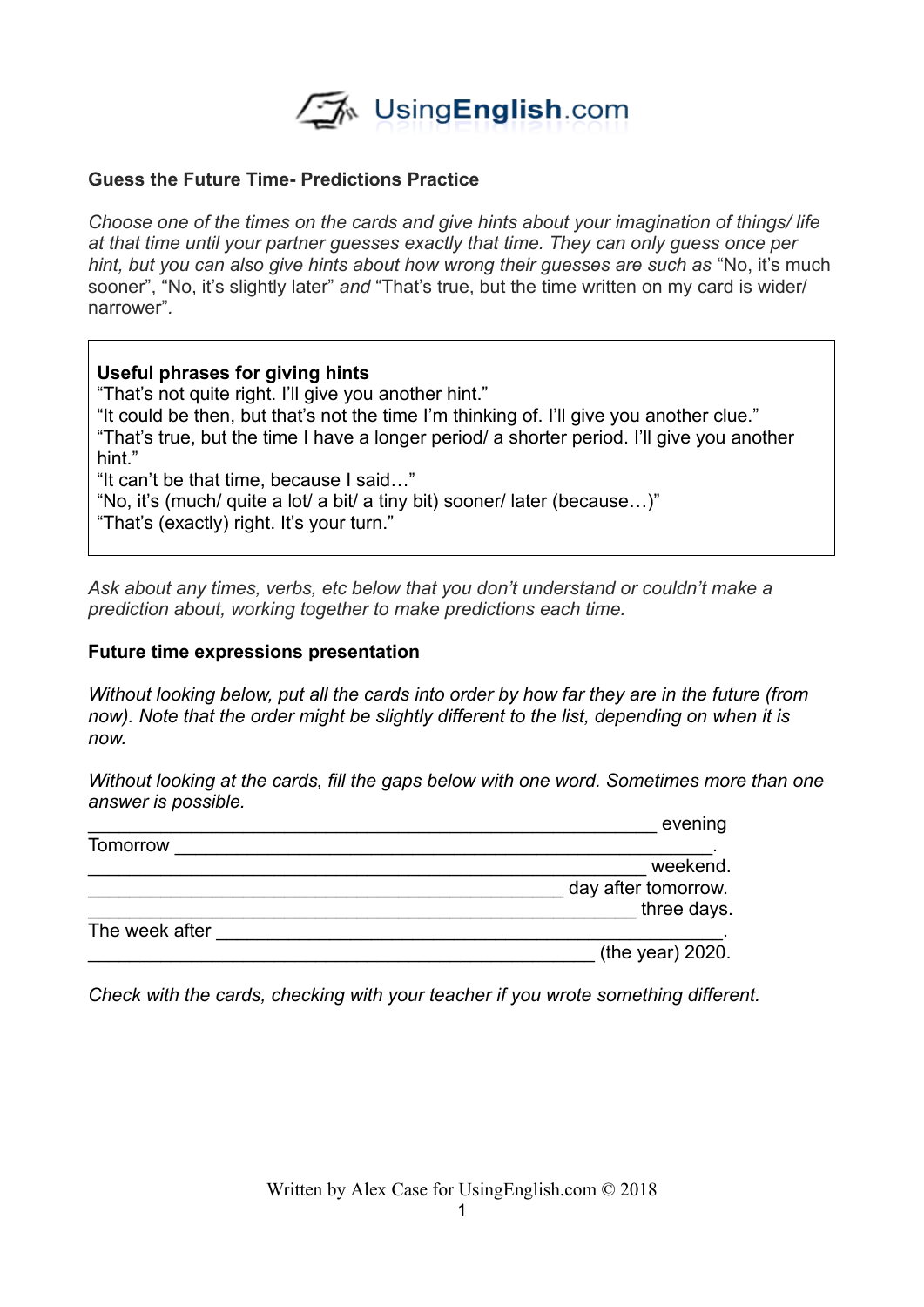

# **Suggested predictions**

| This country      | will definitely        | be able to                  |
|-------------------|------------------------|-----------------------------|
| This city         | will almost certainly  | be able to afford           |
| China             | will probably          | be alive                    |
| America           | may well               | be annoyed by               |
| Most people       | might                  | be better/ improve          |
| Many people       | could possibly         | be common                   |
| Some people       | probably won't         | be less popular             |
| Everyone here     | almost certainly won't | be less                     |
| We                | definitely won't       | be living in                |
| The economy       |                        | be more popular             |
| My English level  |                        | be more                     |
| The population    |                        | be promoted                 |
| The temperature   |                        | be retired/ have retired    |
| The environment   |                        | be studying $()$            |
| The weather       |                        | be (almost) the same as now |
|                   |                        | be working $()$             |
| My parents        |                        | be worse                    |
| My company        |                        | be er                       |
| My division       |                        | beat                        |
| My department     |                        | buy                         |
| My section        |                        | change                      |
| My team           |                        | $(dis)$ like                |
| My boss           |                        | drink/ eat                  |
| My job            |                        | exist                       |
| My finances       |                        | feel                        |
| My favourite team |                        | have                        |
| My                |                        | have achieved               |
|                   |                        | have disappeared            |
|                   |                        | have got                    |
|                   |                        | have passed                 |
|                   |                        | have time for/ to           |
|                   |                        | look                        |
|                   |                        | lose                        |
|                   |                        | move                        |
|                   |                        | need/lack                   |
|                   |                        | $(have)$ quit               |
|                   |                        | sell                        |
|                   |                        | spend money/ time on        |
|                   |                        | suffer from                 |
|                   |                        | travel $(by)$               |
|                   |                        | use                         |
|                   |                        | want to                     |
|                   |                        | win                         |